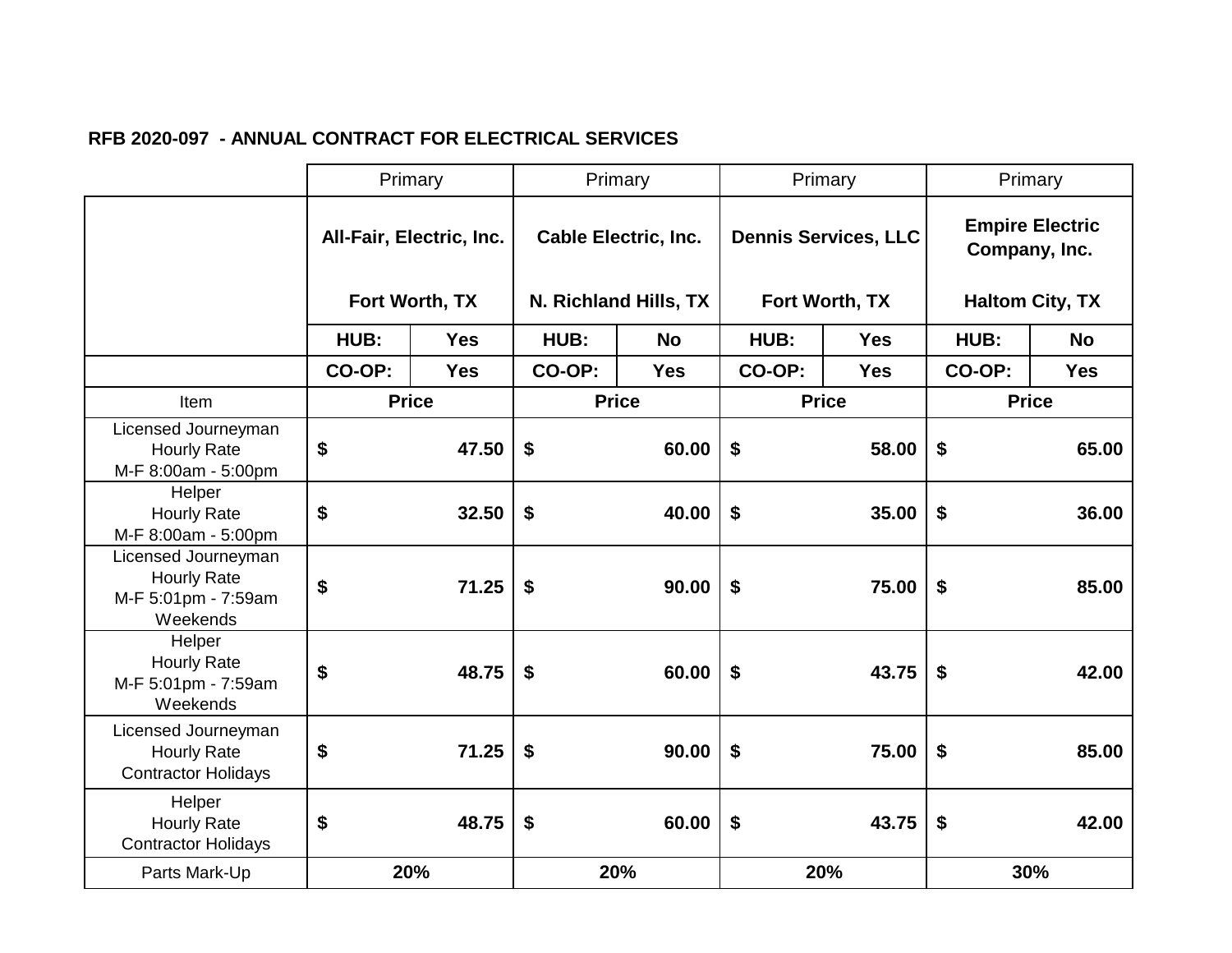|                                                                              | Primary                                  |              |                                             |           |                           |           |                                         |           |
|------------------------------------------------------------------------------|------------------------------------------|--------------|---------------------------------------------|-----------|---------------------------|-----------|-----------------------------------------|-----------|
|                                                                              | <b>Parker Electric</b><br>Fort Worth, TX |              | <b>Concord Commercial</b><br>Services, Inc. |           | E-MC Electrical, Inc.     |           | Fast General Contracting,<br><b>LLC</b> |           |
|                                                                              |                                          |              | Balch Springs, TX                           |           | Kennedale, TX             |           | North Richland Hills, TX                |           |
|                                                                              | HUB:                                     | <b>No</b>    | HUB:                                        | <b>No</b> | HUB:                      | <b>No</b> | HUB:                                    | <b>No</b> |
|                                                                              | CO-OP:                                   | <b>Yes</b>   | CO-OP:                                      | Yes       | CO-OP:                    | Yes       | CO-OP:                                  | Yes       |
| Item                                                                         |                                          | <b>Price</b> |                                             | Price     | Price                     |           | Price                                   |           |
| Licensed Journeyman<br><b>Hourly Rate</b><br>M-F 8:00am - 5:00pm             | \$                                       | 49.25        | \$                                          | 70.00     | $\sqrt[6]{\frac{1}{2}}$   | 65.00     | \$                                      | 88.00     |
| Helper<br><b>Hourly Rate</b><br>M-F 8:00am - 5:00pm                          | \$                                       | 28.75        | \$                                          | 35.00     | $\boldsymbol{\theta}$     | 35.00     | \$                                      | 60.00     |
| Licensed Journeyman<br><b>Hourly Rate</b><br>M-F 5:01pm - 7:59am<br>Weekends | \$                                       | 68.75        | $\boldsymbol{\mathsf{S}}$                   | 100.00    | $\boldsymbol{\theta}$     | 97.50     | $\boldsymbol{\mathsf{\$}}$              | 132.00    |
| Helper<br><b>Hourly Rate</b><br>M-F 5:01pm - 7:59am<br>Weekends              | \$                                       | 38.75        | $\boldsymbol{\theta}$                       | 60.00     | $\mathfrak{S}$            | 52.50     | $\boldsymbol{\theta}$                   | 90.00     |
| Licensed Journeyman<br><b>Hourly Rate</b><br><b>Contractor Holidays</b>      | \$                                       | 73.50        | $\frac{1}{2}$                               | 105.00    | \$                        | 130.00    | $\boldsymbol{\mathsf{\$}}$              | 132.00    |
| Helper<br><b>Hourly Rate</b><br><b>Contractor Holidays</b>                   | \$                                       | 42.50        | $\boldsymbol{\theta}$                       | 60.00     | $\boldsymbol{\mathsf{S}}$ | 70.00     | $\boldsymbol{\mathsf{\$}}$              | 90.00     |
| Parts Mark-Up                                                                |                                          | 20%          |                                             | 30%       |                           | 15%       |                                         | 25%       |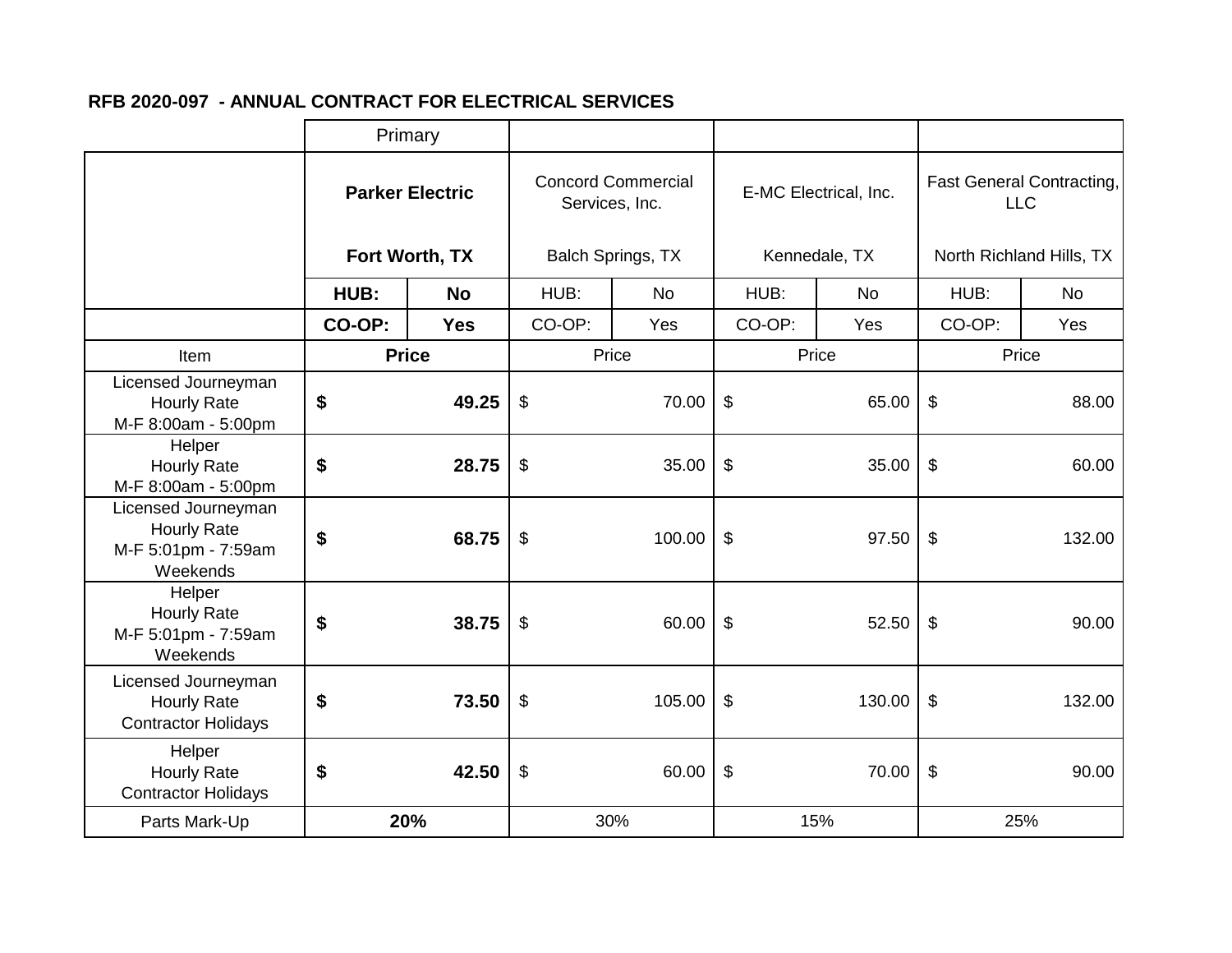|                                                                              | Fort Worth Electric, LP |        | <b>Fort Worth Electrical</b><br>Service, LLC |               |  |  |
|------------------------------------------------------------------------------|-------------------------|--------|----------------------------------------------|---------------|--|--|
|                                                                              | Fort Worth, TX          |        |                                              | Kennedale, TX |  |  |
|                                                                              | HUB:                    | Yes    | HUB:                                         | <b>No</b>     |  |  |
|                                                                              | CO-OP:                  | Yes    | CO-OP:                                       | Yes           |  |  |
| Item                                                                         | Price                   |        |                                              | Price         |  |  |
| Licensed Journeyman<br><b>Hourly Rate</b><br>M-F 8:00am - 5:00pm             | \$                      | 65.00  | \$                                           | 85.00         |  |  |
| Helper<br><b>Hourly Rate</b><br>M-F 8:00am - 5:00pm                          | \$<br>60.00             |        | \$                                           | 40.00         |  |  |
| Licensed Journeyman<br><b>Hourly Rate</b><br>M-F 5:01pm - 7:59am<br>Weekends | \$                      | 97.50  | \$                                           | 110.00        |  |  |
| Helper<br><b>Hourly Rate</b><br>M-F 5:01pm - 7:59am<br>Weekends              | \$                      | 90.00  | \$                                           | 65.00         |  |  |
| Licensed Journeyman<br><b>Hourly Rate</b><br><b>Contractor Holidays</b>      | \$                      | 130.00 | \$                                           | 110.00        |  |  |
| Helper<br><b>Hourly Rate</b><br><b>Contractor Holidays</b>                   | \$                      | 120.00 | \$                                           | 65.00         |  |  |
| Parts Mark-Up                                                                |                         | 15%    |                                              | 20%           |  |  |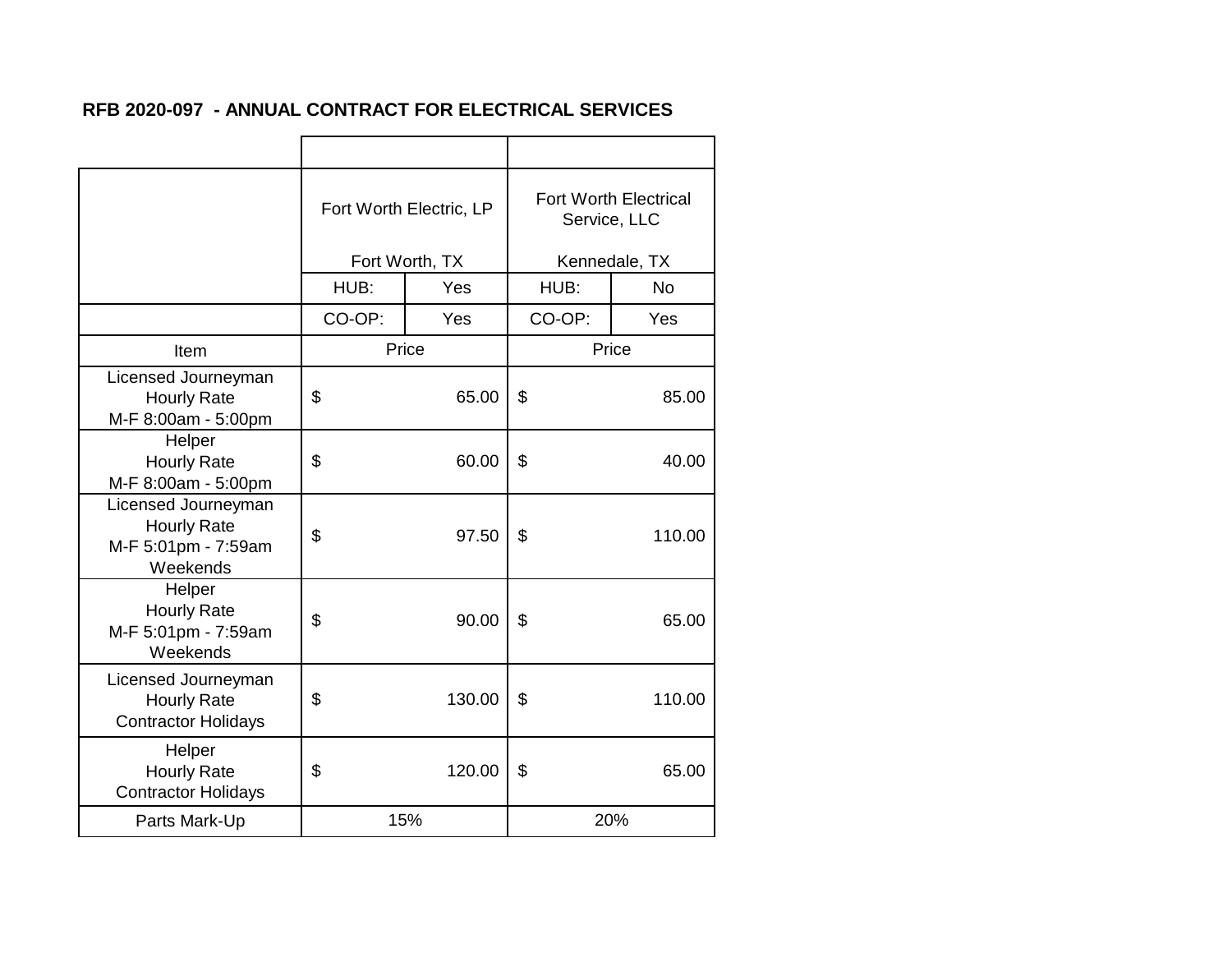Bucket Truck

Dennis Services, LLC

 $\sim$  \$  $\$\$$  n/a  $\$\$$  95.00  $\frac{1}{3}$  150.00  $\frac{1}{3}$  800.00  $|$ \$  $\frac{1}{8}$  020.00  $\$\quad n/\text{a} \quad \$\quad 745.00$  $\$\text{\textcolor{red}{\textbf{S}}} \qquad \qquad \text{\textcolor{red}{\textbf{N}}}\qquad \qquad \text{\textcolor{red}{\textbf{S}}} \qquad \text{\textcolor{red}{\textbf{1.055.00}}}$  $\sqrt{\$}$  n/a  $\sqrt{\$}$  95.00  $\frac{\$}{\$}$  n/a  $\frac{\$}{\$}$  125.00<br> $\frac{\$}{\$}$  n/a  $\frac{\$}{\$}$  40.00  $\begin{array}{@{}c@{\hspace{1em}}c@{\hspace{1em}}}\n & \text{p/2} & \text{s} & \text{p/2} \\
\hline\n\text{s} & \text{n/a} & \text{s} & \text{p/2} \\
\text{p/2} & \text{s} & \text{p/2} & \text{p/2} \\
\hline\n\end{array}$  $\frac{\$}{\$}$  n/a  $\frac{\$}{\$}$  550.00<br> $\frac{\$}{\$}$  n/a  $\frac{\$}{\$}$  60.00  $\frac{n}{a}$   $\frac{\$}{s}$  60.00<br> $\frac{n}{a}$   $\frac{\$}{s}$  300.00  $\frac{1}{3}$   $\frac{1}{2}$   $\frac{1}{300.00}$  $\$\$$  800.00  $\sqrt{3}$   $\sqrt{9}$   $\sqrt{9}$   $\sqrt{9}$   $\sqrt{9}$   $\sqrt{9}$  60.00  $\sqrt{3}$   $\sqrt{9}$   $\sqrt{9}$   $\sqrt{5}$   $\sqrt{25.00}$  $\begin{array}{|c|c|c|c|}\hline \mathsf{\$} & \mathsf{n/a} & \mathsf{\$} & \mathsf{45.00} \ \hline \mathsf{\$} & \mathsf{n/a} & \mathsf{\$} & \mathsf{25.00} \ \hline \end{array}$  $n/a$   $\vert \text{\$}$  25.00  $\$\$$  n/a  $\$\$$  80.00  $\begin{array}{ccccc} \text{\$} & \text{\$} & \text{\$} & \text{\$} & \text{\$} & \text{\$} & \text{\$} & \text{\$} & \text{\$} & \text{\$} & \text{\$} & \text{\$} & \text{\$} & \text{\$} & \text{\$} & \text{\$} & \text{\$} & \text{\$} & \text{\$} & \text{\$} & \text{\$} & \text{\$} & \text{\$} & \text{\$} & \text{\$} & \text{\$} & \text{\$} & \text{\$} & \text{\$} & \text{\$} & \text{\$} & \text{\$} & \text{\$} & \text{\$} & \text{\$} & \text$  $\sqrt{\$}$   $\sqrt{\$}$   $\sqrt{3}$   $\sqrt{5.00}$  $\$\$$  n/a  $\$\$$  20.00  $\begin{array}{|c|c|c|c|}\hline \mathsf{\$} & \mathsf{n/a} & \mathsf{\$} & \mathsf{25.00} \ \hline \mathsf{\$} & \mathsf{25.00} & \mathsf{\$} & \mathsf{100.00} \ \hline \end{array}$  $\$\qquad 25.00 \qquad \$\qquad 100.00$  $n/a$   $\frac{1}{3}$  50.00 All-Fair Electric, Inc. | All equipment to be rented VENDOR NAME  $\vert$  DESCRIPTION OF EQUIPMENT  $\vert$  HOURLY RATE  $\vert$  DAILY RATE Drive Trencher Portable 5000 Watt Generator Aerial Platform Lift w/Straight Boom 80-85ft 180kW Mobile Generator Power Analyzer Phase/Rotation Tester Underground Circuit Tracer PPE Equipment **Trailer** Ground Ohm/Resistance Tester Infrared Camera Hydrolic 1/2" thru 2" Conduit Bender Jack Hammer/Chip Hammer Mobile Batery Powered Vacuu Hole Hog Lift Bucket Truck "A" Frame Ladder 16-20 ft. Wire Tugger & Rope Scissor Lift 20 ft Scissor Lift 26 ft Cable Electric, Inc. Aerial Platform Lift w/Straight Boom 40-45ft Aerial Platform Lift w/Straight Boom 60-65ft

OWNER/RENTED EQUIPMENT LIST

Note: All equipment must be approved by Facilities Management prior to use. There shall be no mark-up on owner/rented equipment.

 $\$\$$  95  $\$\$$  550.00